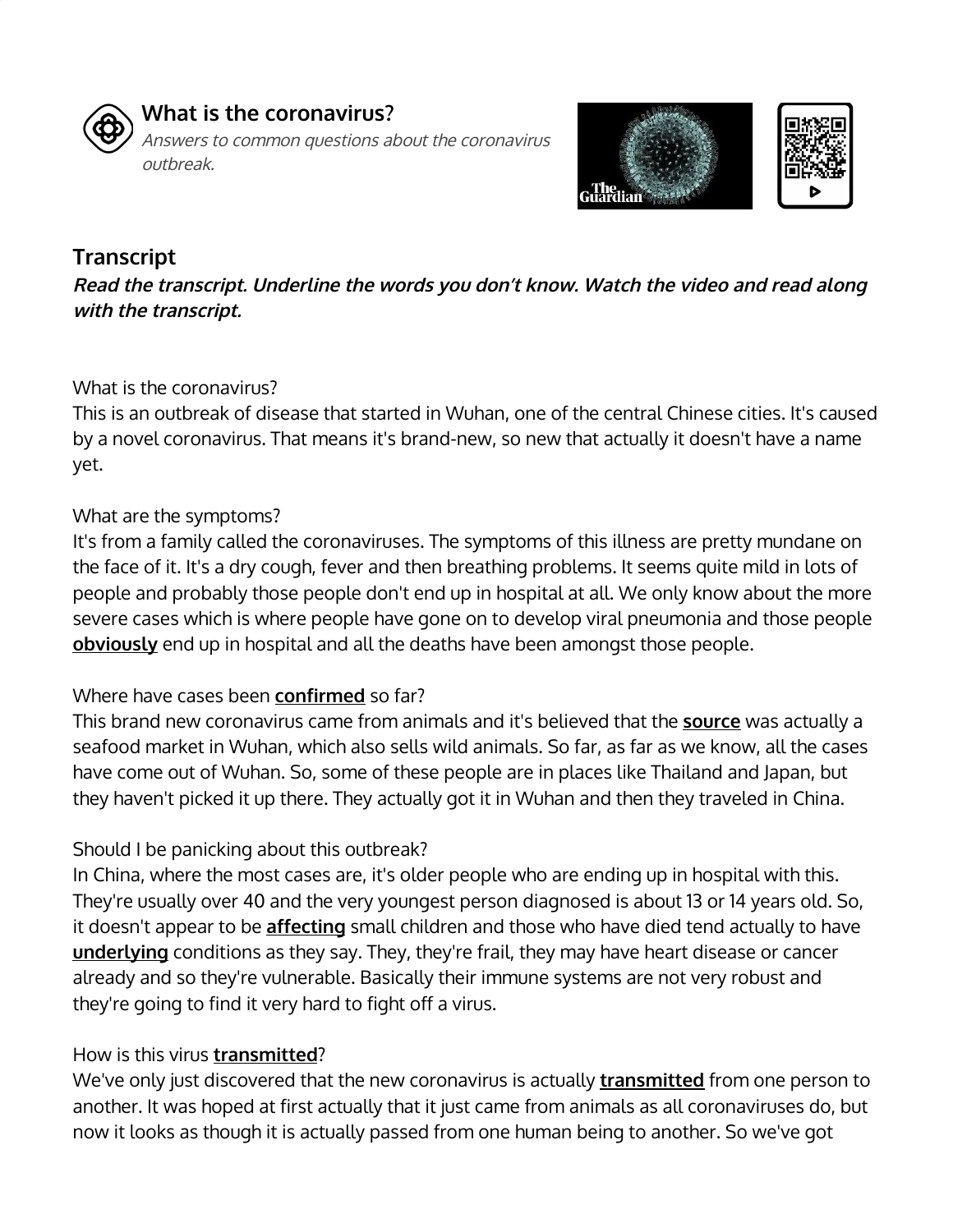people-to-people **transmission** because the markets been closed for some time and there are cases in people who've never been near it.

### What treatment is **available**?

So there actually isn't any treatment at the moment at all. Because this is a virus, antibiotics won't work. That.. They only work against bacteria, not viruses. So really you want an antiviral treatment, but none of the flu drugs that we've got -- and we have got a **couple** of those -- will work on this. coronavirus is different from a flu virus, so there actually isn't any treatment at the moment at all.

### How serious is this outbreak compared to others in the past?

This one is scary because it is a brand new virus, so we don't know how it's going to behave. But I have to say, we perhaps ought to put it in the **context** of some of the other things. I went to Sierra Leone to cover the West Africa outbreak of Ebola and that was killing more than half of all those people who were infected. SARS, which was a novel coronavirus just like this one back in 2002, did end up causing a **global** panic and that was largely because nobody had ever seen it before, but also the death rate was at around 10%. Well, here, so far, we're talking about a death rate of 2% which is a lot less and it does look as if many of those people actually have had **underlying** health problems which would make it more likely that they would die. They could equally have died of flu. So you have to put it into that **context** I think.

# **Quiz** Scan the QR code above with your phone. Watch the video and take the quiz.